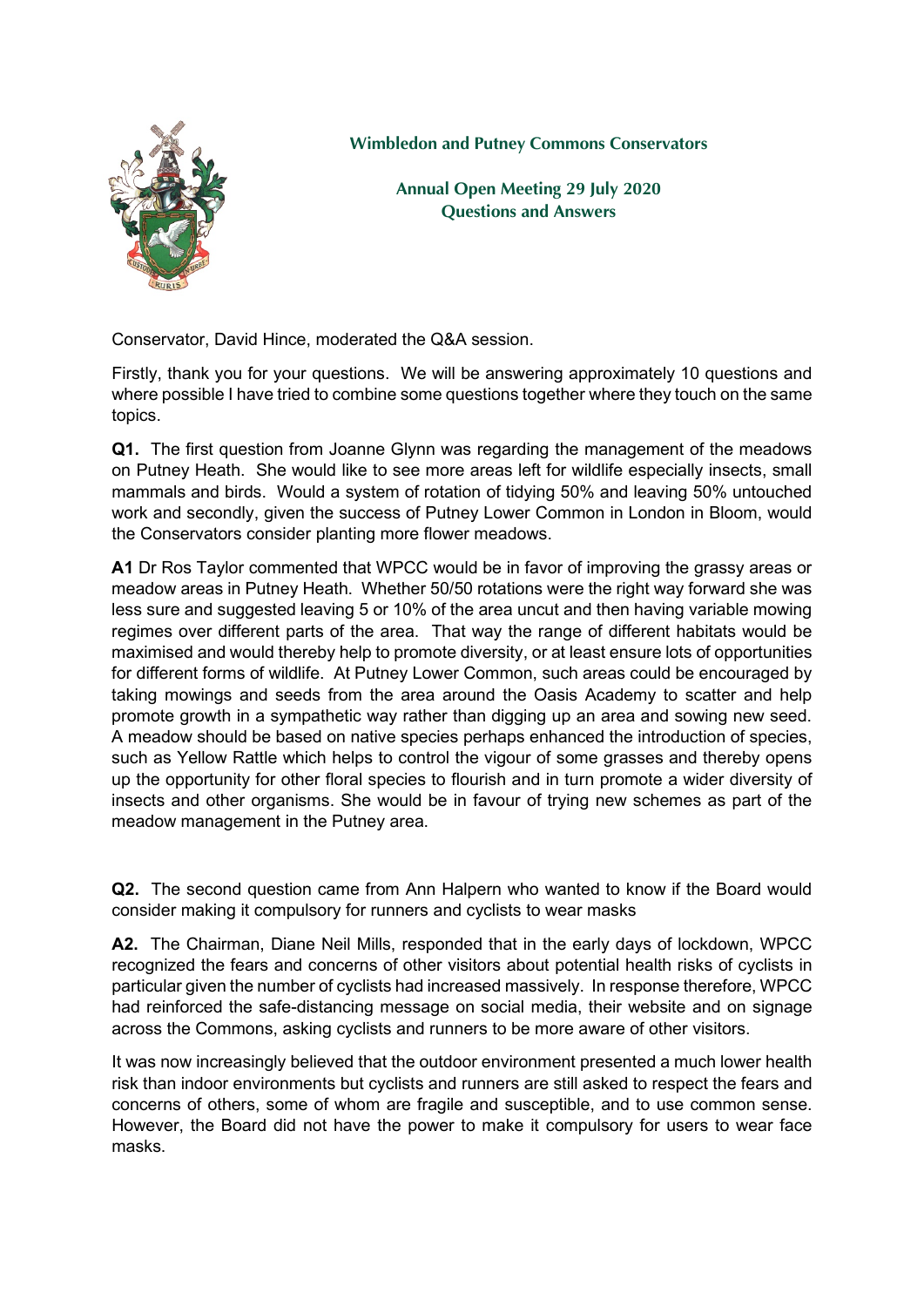**Q3**. Tony Michael asked what were the tree planting plans for the Commons for the next 30 years.

**A3.** Stephen Bound, Chief Operations Manager, responded that tree planting was being encouraged globally as a means of combating climate change. However, the majority of the Commons were both a Site of Special Scientific Interest and a Special Area of Conservation and one of the main reasons for these designations was the heathland habitat and therefore, for much of the Commons, tree planting would not be appropriate as it would destroy these valuable habitats. Where tree planting was being considered was in areas of existing woodland where there was either a poor mix of species or the diversity of ages of the trees was poor and, in those areas, planting would be undertaken to resolve those issues.

**Q4.** James Bellringer wholeheartedly approved that children enjoy and use the Commons but he noted that the number of companies that are providing outdoor learning on the Commons seems to have increased recently. What steps are being taken to ensure that there are adequate levels of supervision for these groups and to stop them from closing off areas of the Commons or otherwise damaging them.

**A4.** Stephen Bound, Chief Operations Manager, responded that the number of outdoor learning groups had risen over the last few years and the point had now been reached where no further new groups were being permitted to use the site as there was a general feeling that this activity was at capacity. Some of the groups were now licensed and those licenses specified very clearly what the groups could or couldn't do while on the Commons and these licenses were being rolled out to all such groups using the Commons.

**Q5**. Theresa Mary Morton noted that since March the number of cyclists on the Common had increased dramatically. Very few paid heed to the regulations on cycling on the designated tracks and could be found in wooded areas and on non-cycling paths continuously. Signage was far from clear and there was far too little of it. Could we please see more signs and could we also see more of Rangers throughout the day enforcing the Byelaws?

**A5**. Stephen Bound, Chief Operations Manager, responded that signage was a tricky issue on the Commons. Most would agree that one of the great joys of the Common is that it is wild, a piece of countryside in London, and WPCC therefore tried to keep clutter, particularly from signage, to a minimum. That said, many cycling signs had been replaced over the last year and as cycling had increased since lockdown started, a number of additional temporary nocycling signs had been installed. The Keepers had run a campaign, stationing themselves on the non-cycling routes and would talk to cyclists, explaining where they could and couldn't cycle. It was an issue staff had been working hard on but it was accepted it was not fully resolved.

In terms of the visibility of the Keepers, at the start of lockdown the horses on which they normally patrol the Commons had been put out to grass and patrols had been either on foot or in the buggies. Although this reduced their visibility they had been out there and doing their job. Two horses had now returned and were gradually being reintroduced to their work routine and the other two horses would hopefully be back in the next few weeks.

**Q6.** Cathy Williams, Carol Andrews and Neville Shepherd asked a series of related questions, mainly regarding Rushmere, particularly the partying, events and the rubbish around there. Firstly, Cathy observed that the drunken partying behavior was essentially breaking a wide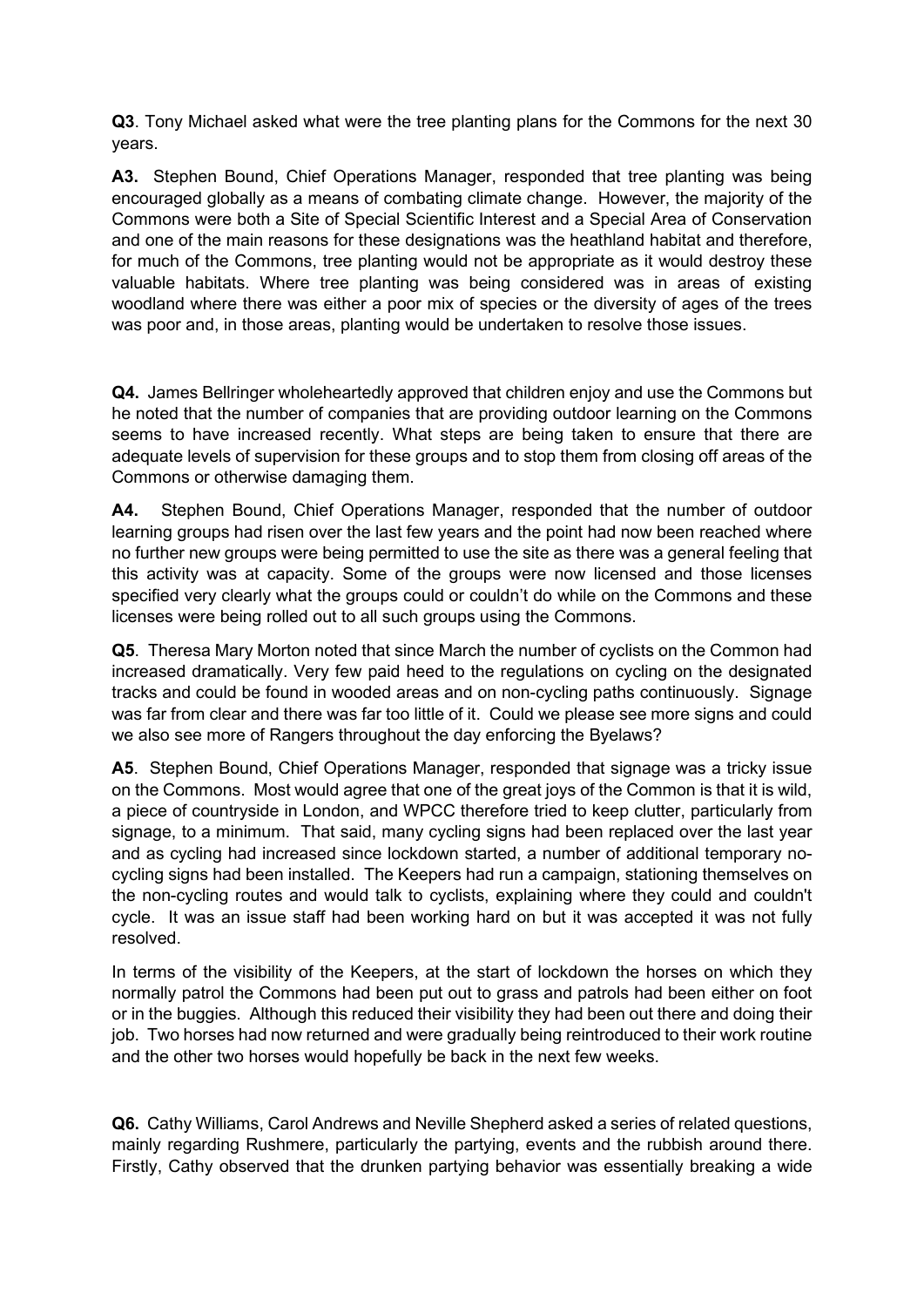range of WPCC bylaws and she believed that WPCC had the powers under the Wimbledon and Putney Commons Act to deal with the matter and did not think that this was something that should be delegated to the police.

Secondly, she asked if there is any consideration being given to introducing new byelaws to ban alcohol consumption on the Commons.

**A6**. The Chairman, Diane Neil Mills, responded that she certainly understood the context for the question and would pass the Byelaw enforcement matter to the Chief Operations Manager. However, following the events on Rushmere on one particular evening in June, a meeting had been convened with Chief Inspector Bob Whitehead and Stephen Hammond MP to discuss how the police and Conservators could work over these issues as there was a shared responsibility. That particular evening the police were already on site, having notified the staff earlier in the day that they would be carrying out patrols. When possible, the police have supported staff and additionally, in June 2013, Merton Council introduced a Controlled Drinking Zone across the entire borough, which provided the police with the power to confiscate alcohol from people who were acting in a disorderly manner.

Stephen Bound, Chief Operations Manager, commented that in terms of enforcement, Rushmere was an area that Keepers focused on as it had always been a busy area on summer evenings. This year it had been increasingly busy and Keepers had been on site monitoring for problems and speaking to people as and when necessary. Part of the issue was that many of the disturbances take place late at night, around midnight/1pm after Keepers have signed off. After the incident on 26 June, it became apparent that groups of teenagers were gathering in other areas deeper into the Common so as to be out of sight. This resulted in a greater incidence of fires and rubbish in areas not normally used.

The police were willing to help where they could but acknowledge very openly that their resources are incredibly limited. It's an issue that is not yet resolved but work is ongoing.

**Q7.** Could notices be placed at the entrances of Rushmere summarizing the main byelaws and making clear the penalties for non-compliance

**A7.** Stephen Bound responded that there were noticeboards at Rushmere and these were currently used to highlight particular byelaw issues such as BBQs or fires and this could certainly be expanded to cover the other main byelaws as well.

# **Q8**. What arrangements are being made for a more extensive Keeper presence on the **ground, especially in the evenings as Rushmere is turning into "party central"**

**A8**. Stephen Bound responded by stating that Rushmere was a key area for the Keepers to patrol and they are out until dusk. They do talk to any groups they see breaching the byelaws but the Keepers do not have any greater powers than any other member of the public and, ultimately, if those people refused to cooperate there was not a huge amount that they could do other than liaising with the police where the behaviour was illegal. As mentioned previously, a lot of the problems happen later at night when the Late Keeper has finished but Duty Officers are contactable 24 hours a day so if people are aware of a particular serious issue happening late at night they just need to contact us to call the police on their behalf.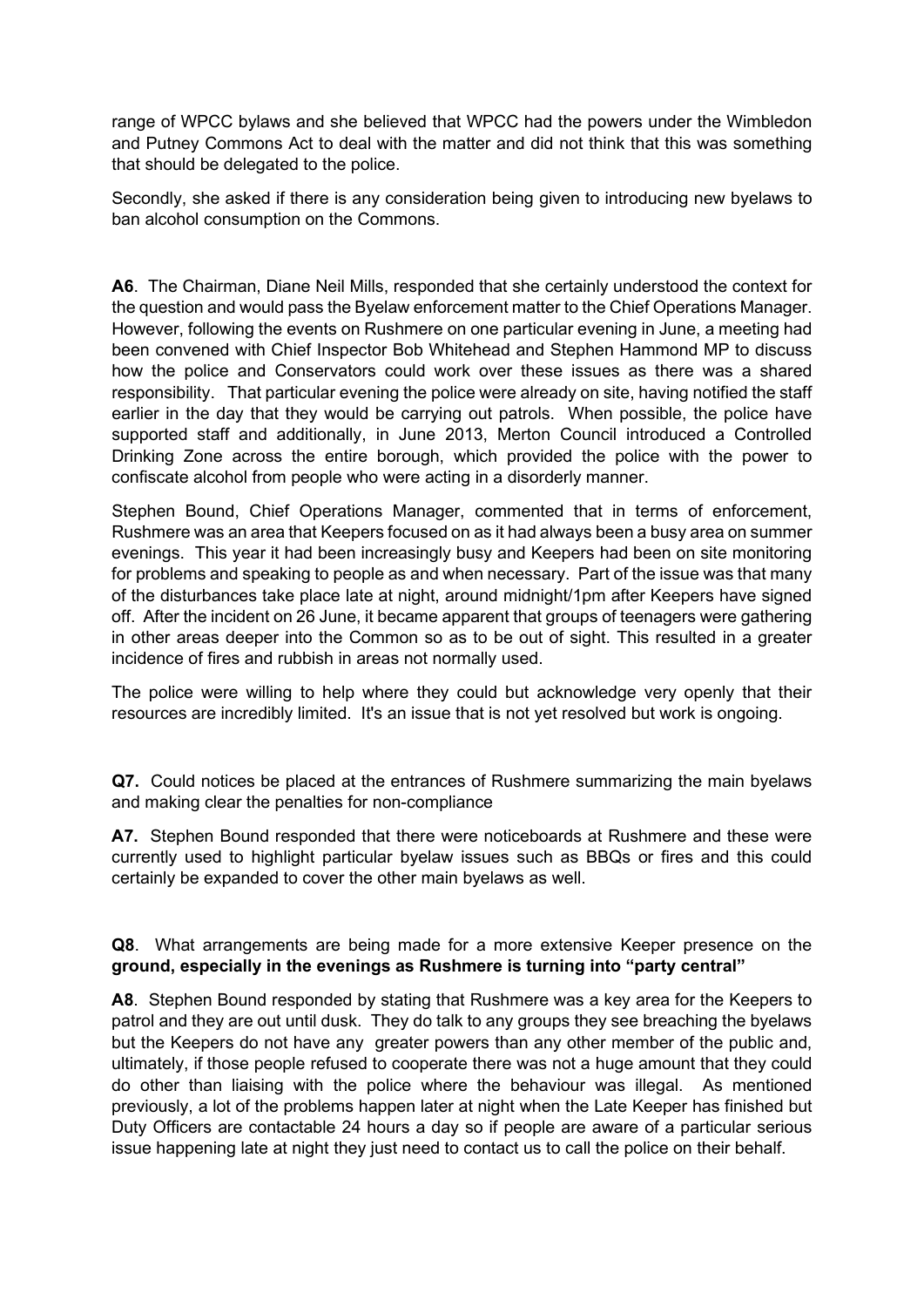**Q9.** What action is planned for improved oversight of event management so that we're not left with very ugly footprints after something like the Bookfest

**A9.** It was unfortunate that after several years of operating very successfully and without any problems on the Common, there were issues after last year's Bookfest event. There was an incredibly wet period just before the event and when the site setup started the ground was heavily waterlogged and vehicle movements did cause some damage. Having learnt from that, we are now looking very seriously at this as part of event planning process. Earlier in the year, the Rugby 7s for example had been cancelled, partially due the pitches being waterlogged but also because of the damage that the event setup would cause. There is a much smaller Bookfest event being held this year and WPCC are already talking to the organisers and their marquee suppliers about how they can bring most of their equipment on site by either carrying or trolleying it in from the roads to minimise vehicle movements on the Common itself. Where vehicle movements are essential then vehicles will need to have appropriate tires and/or protective matting laid before the vehicles come onsite.

**Q10**. A question from David Hogan on whether car parking charges in the Windmill car park would become compulsory and permanent to produce more income.

**A10.** Mr Hince, Conservator, responded that in short, no. The Wimbledon and Putney Commons Act 1871 was unsurprisingly silent on car parking and so it was questionable whether WPCC had the powers to make a mandatory charge for car parking. The voluntary car parking donation scheme, which had so far raised just over £7,000, would continue and he thanked everyone who had donated so far.

**Q11**. A question from Fleur Anderson MP for Putney. Ms Anderson noted from previous years' accounts that £734,000 had been paid in legal and professional fees between 2012 and 2019, mainly for fighting questions by local residents over alleged mismanagement of property deals. Would there be any further action taken on this issue and do the Conservators anticipate that there will be further legal costs to be paid by the charity.

**A11**. Diane Neil Mills, Chairman, responded that in regard to the question about the legal fees dating between the period 2012 to 2019 she would need to investigate those and would be very happy to send a written response on the details of those fees. With regard to the anticipation of future costs, the Chairman reiterated the remarks made in her statement that with the closure and publication of the Statutory Inquiry, the Conservators did not anticipate there to be further activity in this area.

Additional response sent to Fleur Anderson MP following the meeting.

# **Questions answered after the meeting.**

# **Question from Mr David Devons**

Q. May I suggest that all signs on the Commons, whatever their size, carry "WPCC" and the 020 Ranger's Office telephone number, and the wording "Registered Charity No, etc"? This would increase security and help prevent some members of the pubic thinking the Commons belong to "The Council".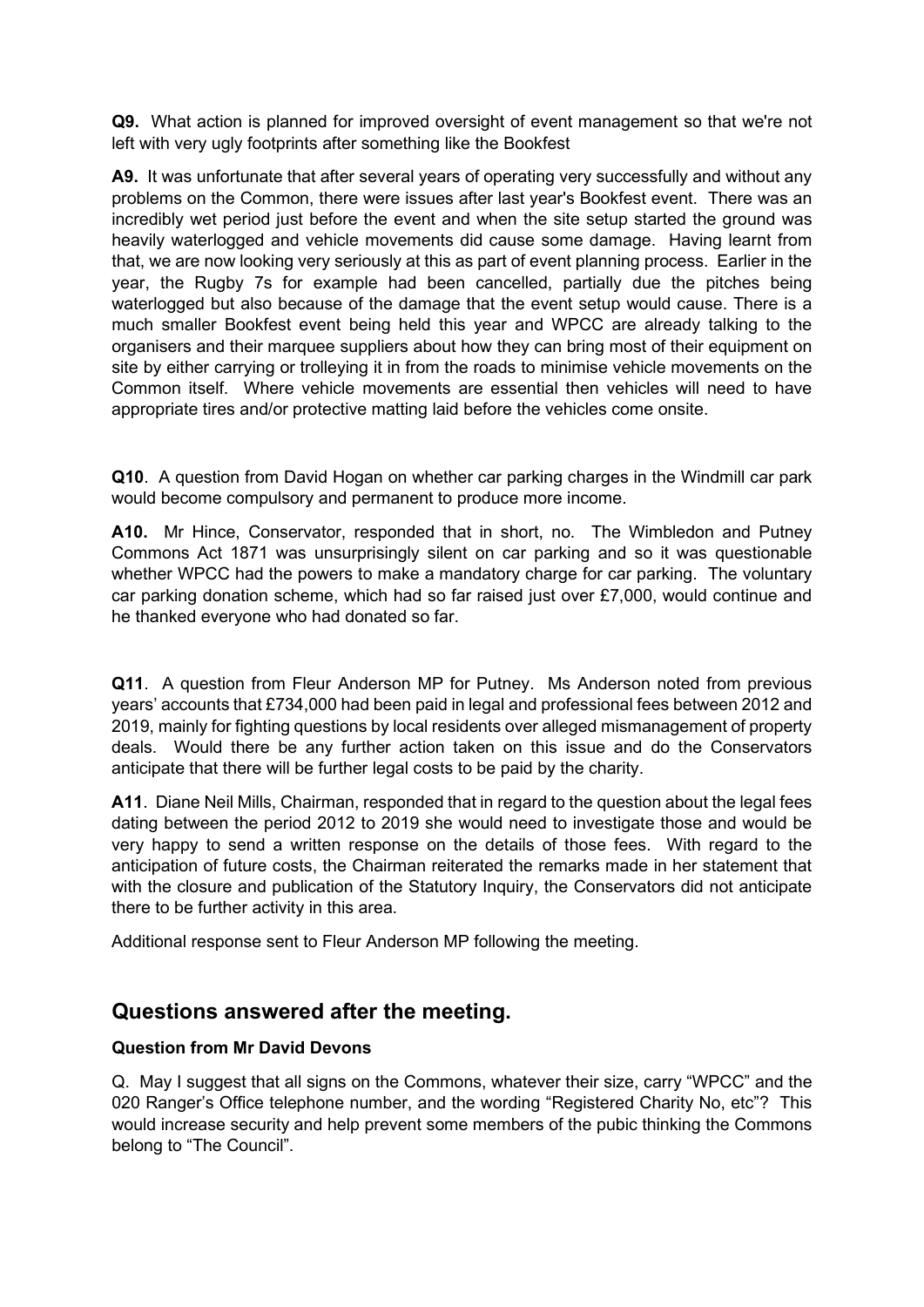# **A**. The Chairman responded.

I thank Mr Devons for his question. As an adjunct to the work carried out as part of the National Lottery Heritage Fund, we have over the past year carried out an assessment of WPCC's use of the crest as well as other symbols and words used in our communications, not only in signage but in electronic communications. The result of that initiative has been to agree the symbols and words associated with WPCC (ie, colour, form, font) to ensure consistency. As signage is renewed, replacement signage will reflect the agreed format including colours and language. Your suggestion is therefore quite timely as one of the objectives is to ensure that the crest and identity of WPCC are more widely promoted and better understood.

There is unfortunately a misunderstanding within the community as to the ownership of Wimbledon and Putney Commons, which is not surprising as most commons within London are under the ownership of local authorities. I have in fact recently written to the Cabinet Member at Merton Council on this specific matter, with a request to wherever possible, support our effort to broaden an understanding of WPCC. Our recent fundraising initiative highlighted the fact that WPCC is an independent charity and we need to take advantage of every opportunity to reinforce this message. Hopefully, further promotion of the crest and identity will help reinforce this message.

#### **Question from Fleur Anderson, MP for Putney**

**Q**. I have noted that there will be limited time for questions, so I am happy just to ask the second, but I would welcome a written answer to both of these that arise from receipt of the Charity Commissioners report on July  $2<sup>nd</sup>$ . If these are already being asked by residents I am happy to leave it with them as well.

The Charity Commissioner's reported on July 2<sup>nd</sup> on the Putney Hospital land deal of 2014 when it was sold for a considerably lower amount that then market rate - paying only £350,000 instead of a minimum of £1,187,500. Who was to blame for this, can any of this be recouped and can you assure levy payers that this will not happen again?

As another issue raised in the Charity Commissioners report I note from previous accounts that £734,310 has been paid in legal and professional fees between 2012 and 2019 which were mainly to fight questions by local residents over alleged mismanaged property deals. If further action is taken on this issue, do you anticipate that there will there be further legal costs to be paid by the Charity?

Yours sincerely

Fleur Anderson Member of Parliament for Putney"

**A.** Text of the response from the Chairman, Diane Neil Mills, to Fleur Anderson MP

Given the time constraints, I addressed only your second question at the AOM, as recorded in the notes of our meeting, which will be posted on the website alongside answers to questions not answered at the meeting and all of the reports delivered at the meeting. (The full minutes of the meeting will also be posted on the website once approved by the Conservators.)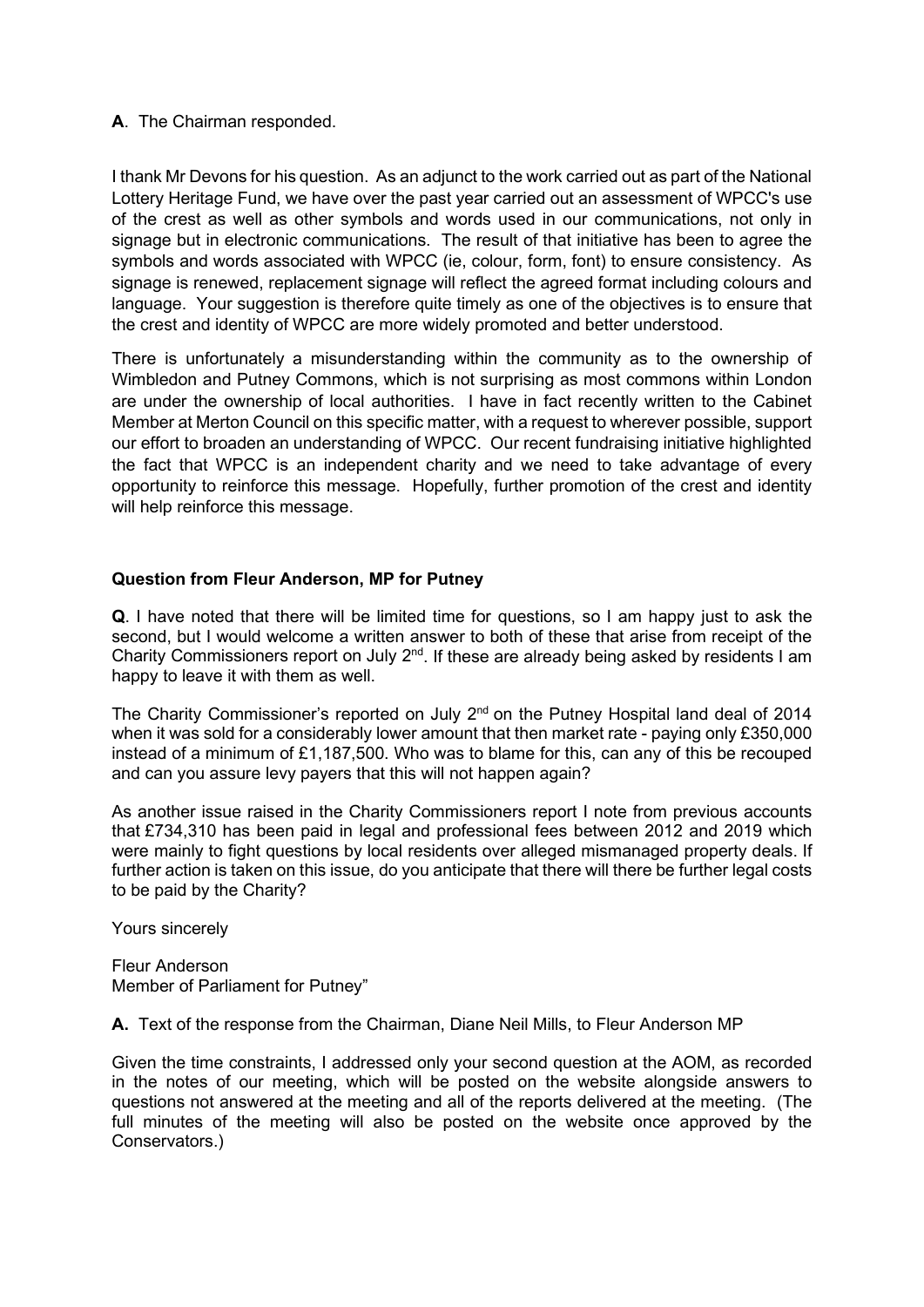"Q11. A question from Fleur Anderson MP for Putney. Ms Anderson noted from previous years' accounts that £734,000 had been paid in legal and professional fees between 2012 and 2019, mainly for fighting questions by local residents over alleged mismanagement of property deals. Would there be any further action taken on this issue and do the Conservators anticipate that there will be further legal costs to be paid by the charity.

A11. Diane Neil Mills, Chairman, responded that in regard to the question about the legal fees dating between the period 2012 to 2019 she would need to investigate those and would be very happy to send a written response on the details of those fees. With regard to the anticipation of future costs, the Chairman reiterated the remarks made in her statement that with the closure and publication of the Statutory Inquiry, the Conservators did not anticipate there to be further activity in this area."

Since receiving your question, I have investigated the details of the legal and professional fees for the period 2012 to 2019 on the basis of the information published in WPCC's annual accounts and am able to confirm the following:

- The figure of £734,310 does not precisely accord with the actual figures disclosed in the audited accounts. The legal fees for the accounting years 2012 to 2019 inclusive were £585,007 and the professional fees were £114,186, giving a total of £699,193.
- Of the £585,007 in legal fees, over half were related to the Charity Commission's action plan, statutory inquiry and appointment of the interim manager, all in relation to the easement at Putney Lower Common.
- Another 15 percent of the £585,007 in legal fees was in relation to the claim by a levy-payer for judicial review in 2013 (found in favour of the Conservators) and an appeal in 2014 (dismissed) in relation to the easement at Putney Lower Common.
- On this basis, over 70 percent of the legal fees incurred by WPCC between the period 2012 to 2019 were directly related to the easement at Putney Lower Common. In addition, certain elements of the remaining 30 percent of legal expenses were indirectly attributable to the easement.

On this basis, I do not believe it is a fair description of the fees to state that they were incurred as a result of fighting questions by local residents. The fees were unfortunately incurred out of necessity in response to an unsuccessful legal action taken by a local resident against WPCC, followed by referral to the Charity Commission, which after four years of investigation resulted in no finding regarding the terms of the easement.

As I said to you during the meeting, we sincerely hope that the publication of the inquiry report will draw a line under the Putney Lower Common easement matter. However, if there is any further legal action against WPCC in respect of this matter, it will be necessary for the charity to defend itself and take whatever legal action is regarded as appropriate to protect the charity.

With regards to your first question relating to the terms of the easement, the Charity Commission's report of 2 July 2020 ('the Inquiry Report') addresses the points that you have raised, as set out below.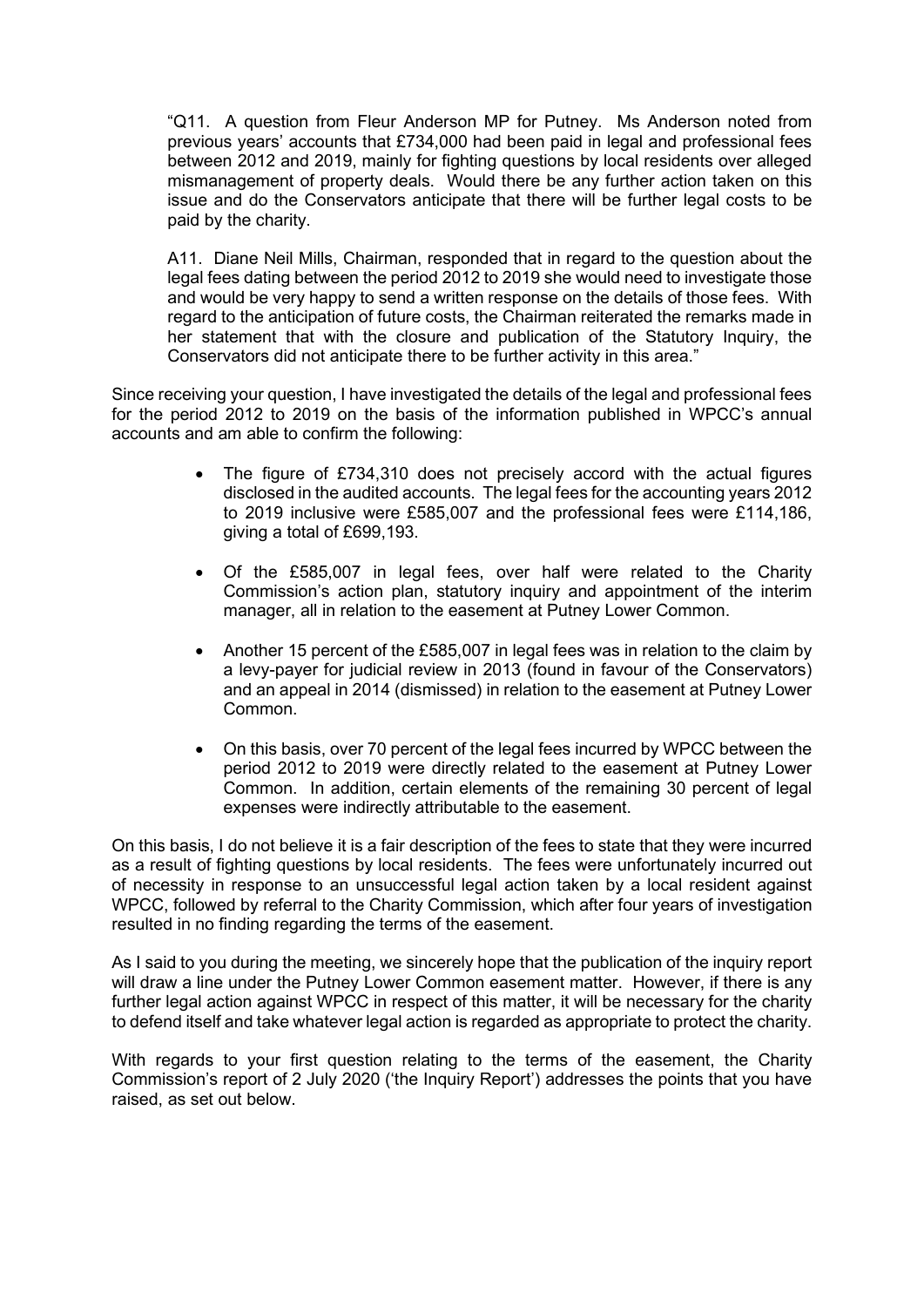#### 1. Valuation of Easement

The Charity Commission's press release of 2 July 2020 stated, "The Commission did not make any findings about the decision to grant the easement or the terms of that grant."

I appreciate that given the statements in the Inquiry Report regarding various valuations, it may appear difficult to reconcile the conclusion of the Charity Commission regarding "no finding" with the valuations. Whilst there is no doubt that the Charity Commission did conclude that whilst there were (in its view) valid valuations for the easement of between £675,000 and £830,000 - £950,000, the Charity Commission also concluded that WPCC was also legally entitled to consider the overall impact of the proposal, as set out below.

"47. Given the concerns expressed by some subsequent trustees, the Interim Manager also asked the surveyor who had produced the 2015 report to revisit his previous valuation principally in light of information relating to the 2010 transfer which was not supplied with their original instructions.

That surveyor concluded in a further report ('the 2018 report') that the value of the easement was £830,000-£950,000. The range of valuations provided shows the difficulty in calculating the extent, if any, of the loss to the charity. The Commission accepts that valuation is not a precise science and it is possible for two professional valuers acting properly and in good faith to arrive at different valuations. Whilst the easement was granted for £350,000, the range of valuations now obtained indicated a value of between £675,000 and £830,000 - £950,000.

That said, the Commission also noted the determination of the Court of Appeal, dated 9 July 2014, that found the Conservators were entitled to take into account the overall impact of the proposal including the net effect on the Commons of the scheme as a whole.<sup>[1](#page-6-0)</sup>"

Importantly, the 2015 valuation that formed the basis of the levy-payer's notification to the Charity Commission of £1.9 million was deemed to be invalid as it was based on incomplete information. Similarly, the figure of £1,187,500 million, to which you refer, was part of this same report and not accepted by the Charity Commission in its view of relevant valuations.

The other elements of the proposal that constitute terms of the transaction were considered by the Conservators at the very outset of the process, commencing in 2002, when discussions regarding the redevelopment of the site first began. WPCC's principal concern throughout was in upholding its duty to protect Putney Lower Common and as such put in place various measures to achieve that objective. Whilst some of these elements were specifically valued, others were not though it was accepted that they made a positive contribution to the

<span id="page-6-0"></span><sup>1</sup> Refer to [2014] EWCA Civ 940: Evans v Wimbledon and Putney Conservators [2014] EWCA Civ 940. "Guy Fetherstonhaugh QC instructed by Gregsons solicitors appeared for the respondent in the Court of Appeal. The case involved a challenge by judicial review ([2013] EWHC 3411 Civ) by the Appellant to the Conservators' exercise of their power under the Wimbledon and Putney Commons Act 1871 to grant easements. The Appellant alleged that such grant was inconsistent with other obligations under the 1871 Act. The Court of Appeal rejected that argument and upheld the Conservators' decision to grant the easements, thereby unlocking a valuable development site. **The decision also gave detailed consideration to the question of what ancillary works were permissible to give effect to such a grant**." [Source: https://www.falconchambers.com/news/evans-v-wimbledon-putney-conservators-2014-ewca-civ-940]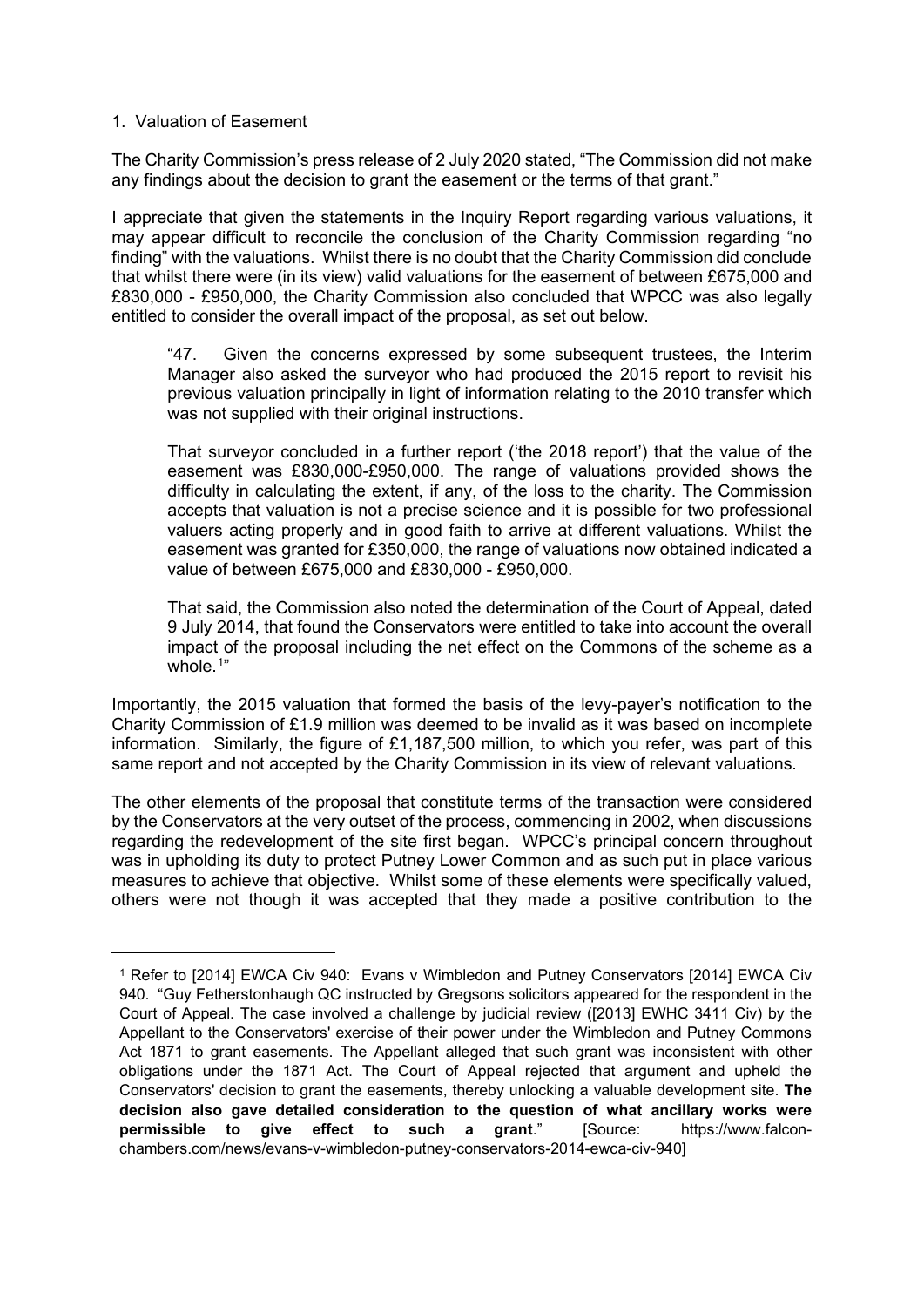development and formed part of the consideration of the transaction as set out in the deed. These measures included:

- restrictive covenant regarding the massing of the development;

- restrictive covenant regarding commercial limitations on use of the site;

- registration to WPCC of tarmacked roads and other historic accesses and areas surrounding the site and return to natural open space of all such land;

- award of land at Stag Lane;

- restoration of WPCC lands surrounding the site ("the Section 106 works"), valued at £300,000.

Although some of these elements were legally transacted in advance of the granting of the 2014 easement, the 2014 judgment recognised the value of these elements, concluding that the transaction had been carried out in two parts.<sup>[2](#page-7-0)</sup>

Given these facts, the Charity Commission did not conclude that the easement had been "sold for a considerably lower amount that then market rate". Whilst the Inquiry Report does state that "retrospective valuations have indicated that the easement may have been transferred at an undervalue" the Charity Commission "did not make any findings about the decision to grant the easement or the terms of the grant". $3$ 

In considering the overall impact of the transaction, the Conservators upheld their constitutional duty to protect Putney Lower Common, particularly during a time at which pressure from developers to increase massing and density in developments was intense. It is my personal view that one of the most valuable elements of the transaction achieved by the Conservators was the restrictive covenant on the massing of the development. There is no question that if the Conservators had accepted a larger development, the increased profitability of the development would have accrued to the Conservators through the terms of the easement, as the valuation methodology clearly demonstrates. In addition, there is no question that the £300,000 in improvements to Putney Lower Common, carried out by the developer, provided value to the Conservators.

<span id="page-7-0"></span><sup>2</sup> Refer to [2014] EWCA Civ 940: Evans v Wimbledon and Putney Conservators [2014] EWCA Civ 940:

Section 2 states, "As part of the consideration for the grant of these new rights of way, the Council has agreed (as part of the Agreed Works as defined in the Schedule to the deed) to remove areas of hardstanding around the perimeter of the Site so as to create new grassed areas in keeping with the Common and to transfer to the Conservators such of these areas as remain in its ownership. As I shall explain in a little more detail later in this judgment, some of the areas of hardstanding lay within the land owned by the PCT and were transferred to the Conservators prior to the sale of the Site to the Council." Section 28 states, "It seems to me that in making a judgment as to what is proper, the Conservators are entitled to take into account (as they have done in this case) the overall impact of the proposal including the net effect on the Common of the scheme as a whole. "Section 29 states, "The ultimate effect of the current proposals will be to restore as open grassland significant areas such as the car park and the western access road. The fact that this has been a two-stage process involving transfers first by the PCT and now by the Council does not in my view prevent the Conservators from looking at the overall result which will be achieved. This represents a net gain in terms of the area of the Common which will be returned to grass and will preclude any reliance by the owners of the Site on the rights of way which the land enjoyed as of 1871."

<span id="page-7-1"></span><sup>3</sup> Refer to paragraph 56 of the Inquiry Report and to the Charity Commission's Press Release, both of 2 July 2020.